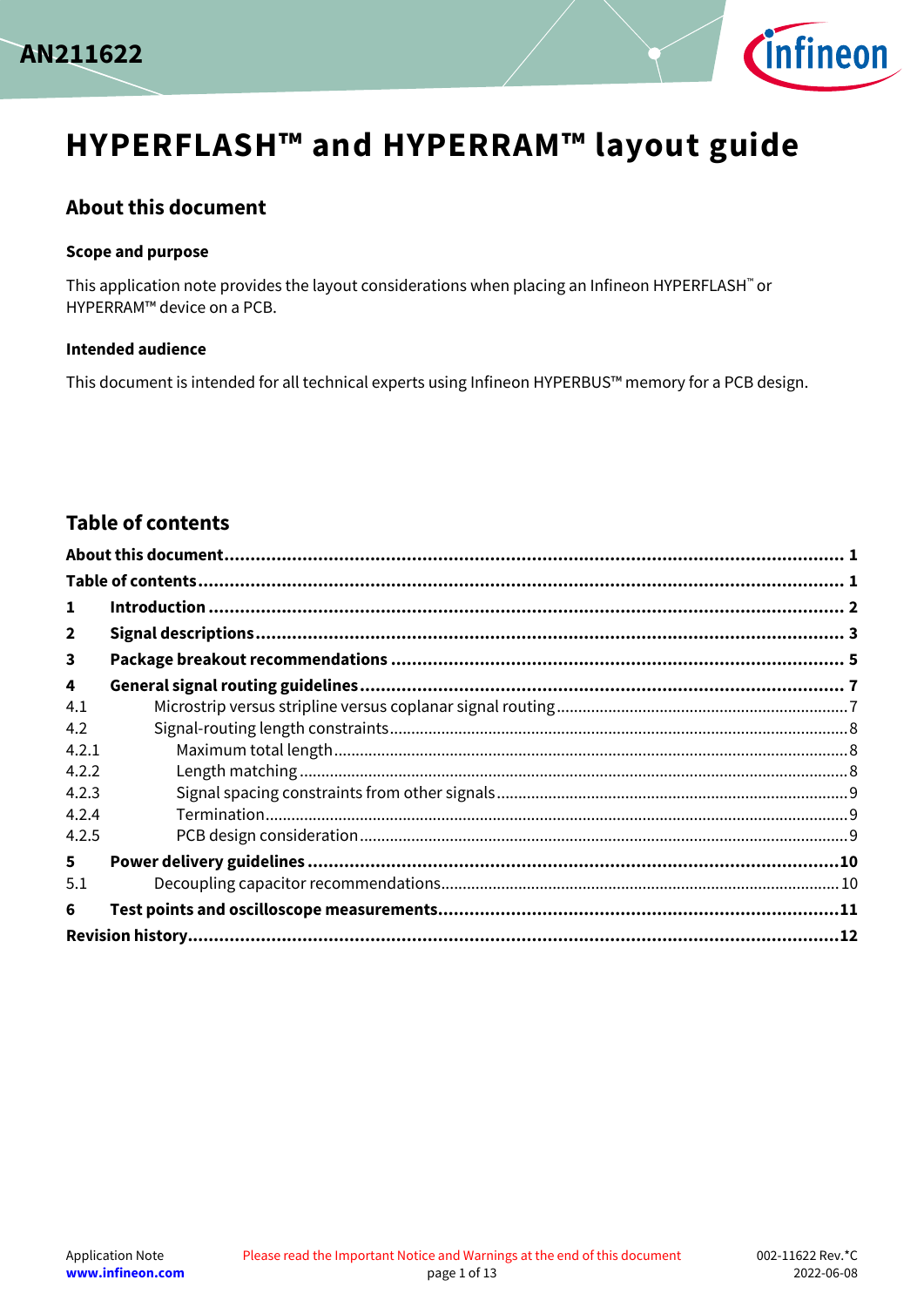

### **Introduction**

## <span id="page-1-0"></span>**1 Introduction**

This document provides the general design recommendations for a PCB designed with Infineon HYPERBUS™ NOR Flash (S26KL/S26KS) and HYPERRAMTM self-refresh DRAM or Pseudo Static RAM (PSRAM) (S27KL/KS, S70KL/KS, and S80KS) products. It includes both the signal integrity and power delivery guidelines.

In general, the PCB design should provide impedance-controlled routing for signals, support a low-impedance power delivery system, and control EMI to achieve the maximum performance.

This document does not eliminate the need to perform signal integrity/power delivery simulations, and it is an initial reference for a PCB design with Infineon HYPERBUS™ memory. You should use the Infineon-provided IBIS models (as well as IBIS models from controller vendors) for signal timing/crosstalk simulations. In addition, it is always recommended to empirically verify the actual signal characteristics on a prototype and validation build units.

If the required design does not meet these recommendations, detailed simulations should be performed to determine whether the exceptions impact the HYPERBUS™ performance.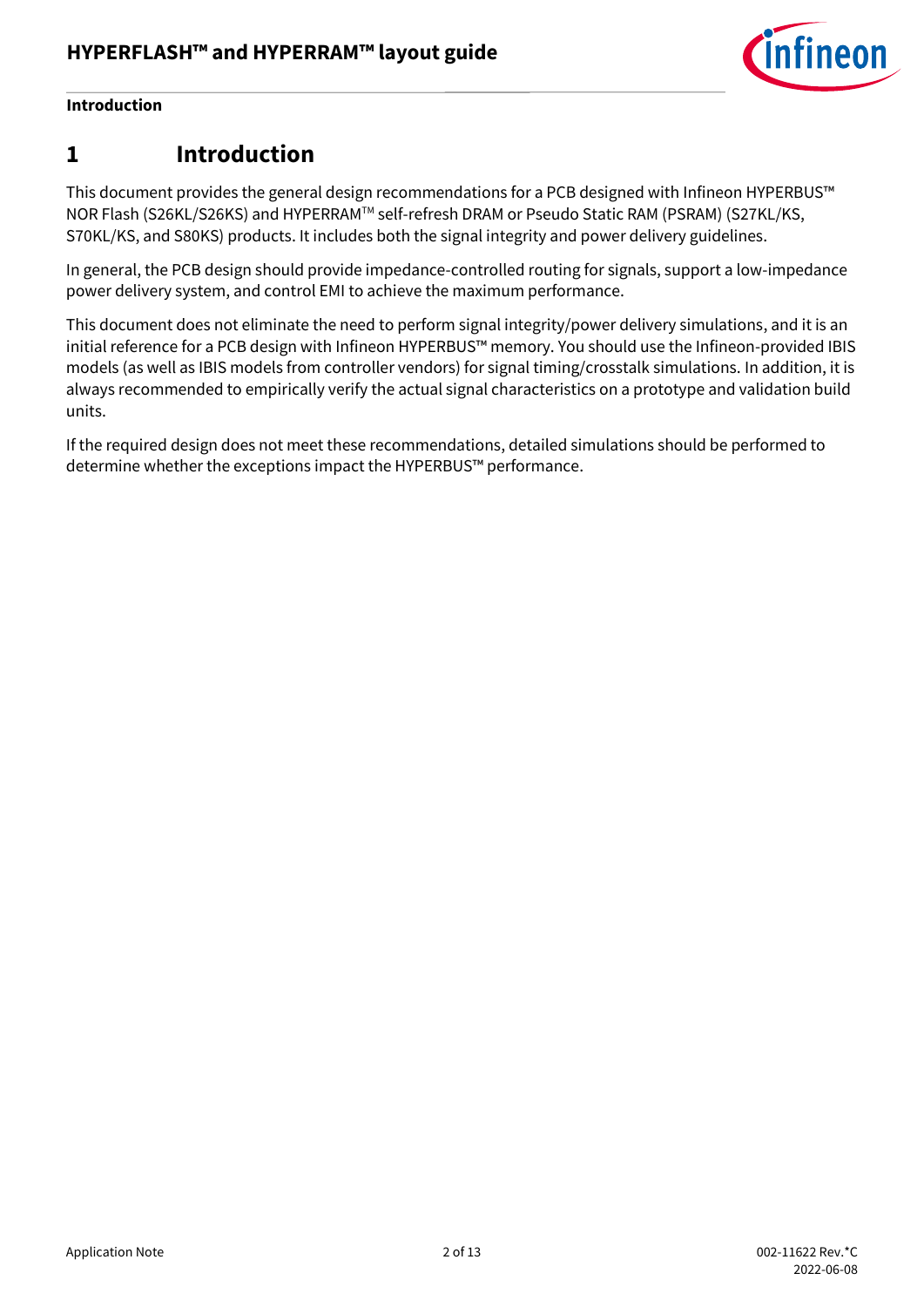

### **Signal descriptions**

# <span id="page-2-0"></span>**2 Signal descriptions**

The following figure and tables describe various pins (and the functions) used in the HYPERBUS™ memory devices.



#### **Figure 1 HYPERBUS™ FAB024 and VAA024 ball map (top view, balls down)**

*Note: RFU1 and RFU2 are grouped together as RFU as shown in [Table 3.](#page-3-0)*

|             | <b>Manaatory i/o</b> Sannius y |                                                                                                                                                                                                                                  |  |
|-------------|--------------------------------|----------------------------------------------------------------------------------------------------------------------------------------------------------------------------------------------------------------------------------|--|
| Symbol      | <b>Type</b>                    | <b>Description</b>                                                                                                                                                                                                               |  |
| CS#         | Master output, slave input     | Chip select. HYPERFLASH™ bus transactions are initiated<br>with a HIGH to LOW transition. HYPERFLASH™ bus<br>transactions are terminated with a LOW to HIGH transition                                                           |  |
|             |                                | Differential clock. Command/address/data information is<br>input or output with respect to the crossing of the CK and<br>CK# signals                                                                                             |  |
| CK, CK#     | Master output, slave Input     | CK# is only used on the 1.8-V devices and may be left open or<br>connected to CK on the 3-V devices. Devices with CK#<br>optional pin (for example, HYPERRAM™ Gen 2) may leave<br>CK# floating or bias it to either VCCQ or VSSQ |  |
| DQ[7:0]     | Input/output                   | Data input/output. Command/address/data information is<br>transferred on DQs during read and write transactions                                                                                                                  |  |
| <b>RWDS</b> | Input/output                   | Read-write data strobe. Output data during read<br>transactions are edge aligned with RWDS                                                                                                                                       |  |

| Table 1 | <b>Mandatory I/O summary</b> |  |
|---------|------------------------------|--|
|---------|------------------------------|--|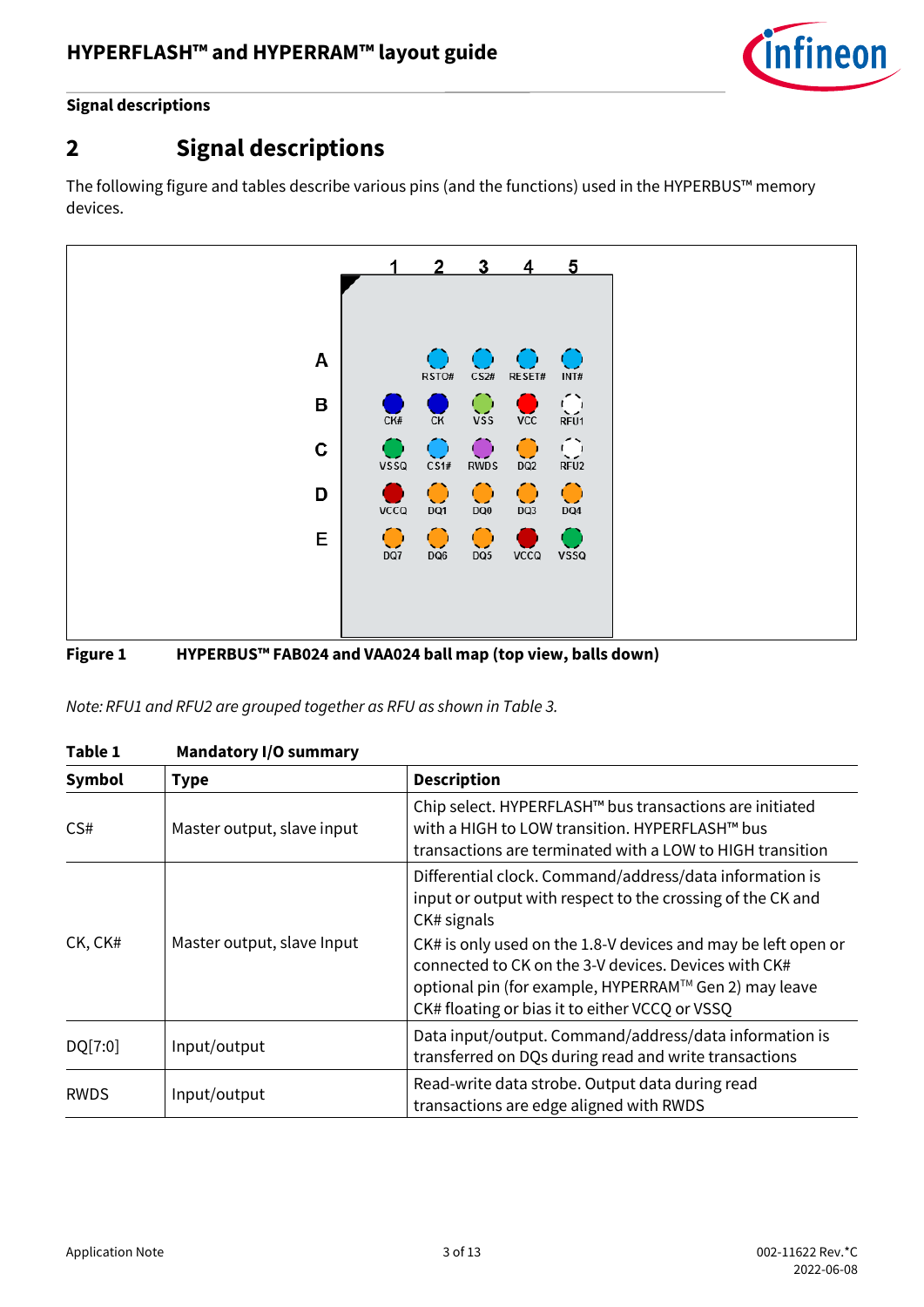

### **Signal descriptions**

#### **Table 2 Optional I/O summary**

| Symbol | <b>Type</b>                                     | <b>Description</b>                                                                                                                                                                                                                                                                                                                                                                                                                                                                                                    |
|--------|-------------------------------------------------|-----------------------------------------------------------------------------------------------------------------------------------------------------------------------------------------------------------------------------------------------------------------------------------------------------------------------------------------------------------------------------------------------------------------------------------------------------------------------------------------------------------------------|
| RESET# | Master output, slave input,<br>internal pull-up | Hardware reset. When LOW, the device will self-initialize and<br>return to the array read state. RWDS and DQ[7:0] are placed<br>into the HI-Z state when RESET# is LOW. RESET# includes a<br>weak pull-up; if RESET# is left unconnected, it will be pulled<br>up to the HIGH state                                                                                                                                                                                                                                   |
| RSTO#  | Master input, slave output,<br>open drain       | RSTO# output. RSTO# is an open-drain output used to indicate<br>when a POR is occurring within the device and can be used as<br>a system-level reset signal. Upon completion of the internal<br>POR, the RSTO# signal will transition from LOW to HI-Z after a<br>user-defined timeout period has elapsed. Upon transition to<br>the HI-Z state, the external pull-up resistance will pull RSTO#<br>HIGH and the device immediately is placed into the idle state.<br>This pin is not applicable to HYPERRAM™ devices |
| INT#   | Master input, slave output,<br>open drain       | INT output. When LOW, the device indicates that an internal<br>event has occurred. This signal is intended to be used as a<br>system-level interrupt for the device to indicate that an on-<br>chip event has occurred. INT# is an open-drain output. This<br>pin is not applicable to HYPERRAM™ devices                                                                                                                                                                                                              |

*Note: The Extended-IO (x16) HYPERRAMTM has two RWDS signals - RWDS 0 and RWDS1 to control DQ[7:0] and DQ[15:8] respectively.* 

<span id="page-3-0"></span>

| Table 3       | <b>Other connectors summary</b> |                                                                                                                                                                                                                                                     |  |
|---------------|---------------------------------|-----------------------------------------------------------------------------------------------------------------------------------------------------------------------------------------------------------------------------------------------------|--|
| <b>Symbol</b> | <b>Type</b>                     | <b>Description</b>                                                                                                                                                                                                                                  |  |
| <b>VCC</b>    | Power supply                    | Core power                                                                                                                                                                                                                                          |  |
| <b>VCCQ</b>   | Power supply                    | Input/output power                                                                                                                                                                                                                                  |  |
| <b>VSS</b>    | Power supply                    | Core ground                                                                                                                                                                                                                                         |  |
| <b>VSSQ</b>   | Power supply                    | Input/output ground                                                                                                                                                                                                                                 |  |
| NC            | No connect                      | Not connected internally. Signal/ball may be used in PCB as part of a<br>routing channel                                                                                                                                                            |  |
| <b>RFU</b>    | Reserved                        | Reserved for future use. May or may not be connected internally, and the<br>signal/ball should be left unconnected and unused on PCB as part of a<br>routing channel for future compatibility. Signal/ball may be used by a<br>signal in the future |  |
| <b>DNU</b>    | No connect                      | Do not use. Reserved for use by Infineon Technologies. Signal/ball is<br>connected internally, and must be left open on PCB                                                                                                                         |  |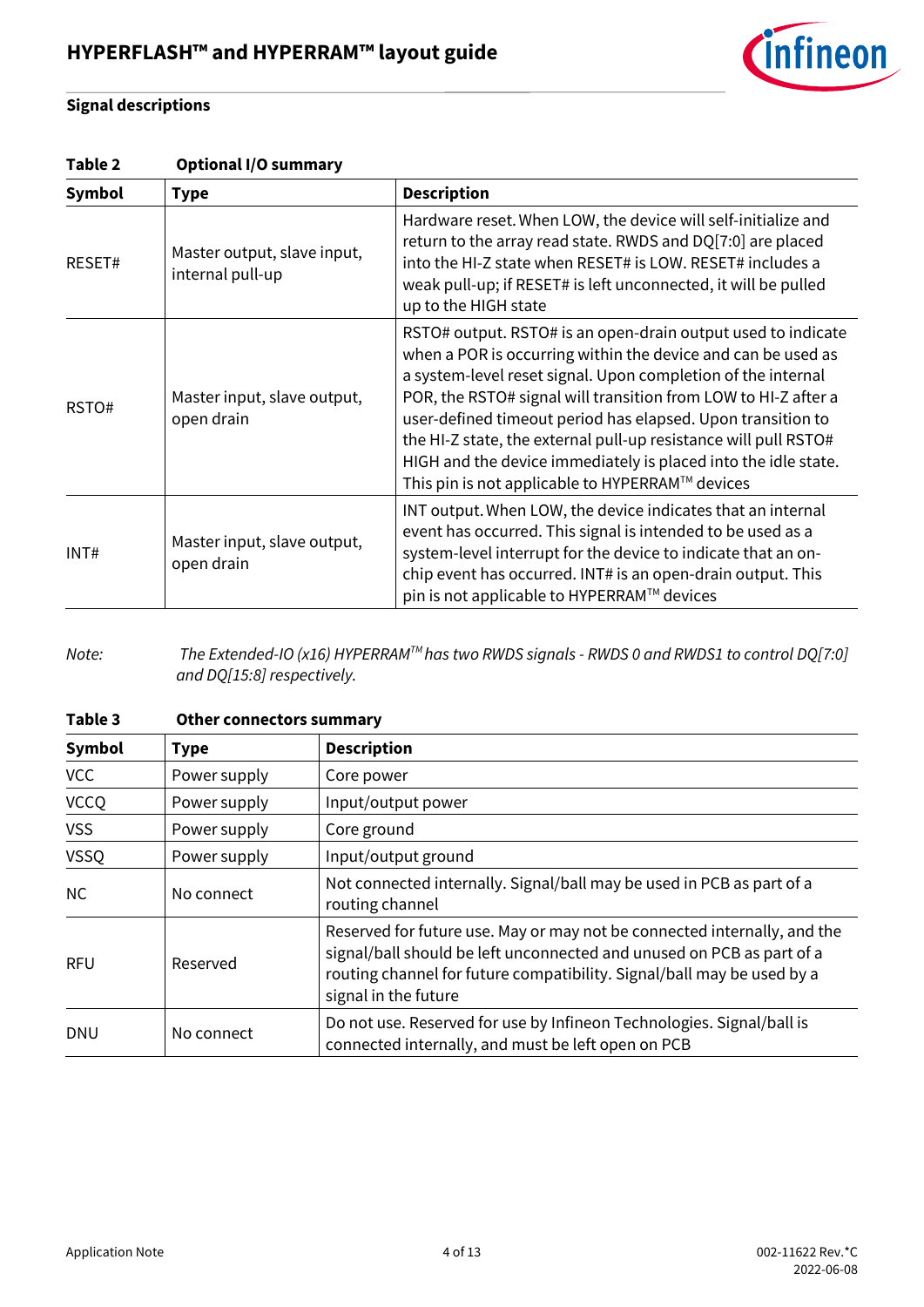

#### **Package breakout recommendations**



## <span id="page-4-0"></span>**3 Package breakout recommendations**

### <span id="page-4-1"></span>**Figure 2 FAB024 and VAA024 PCB breakout**

*Note: Although both CS1# and CS2# breakouts are shown in the figure above, breakout only the chip selects required for the specific configuration (see the applicable datasheet).*

- As shown in [Figure 2,](#page-4-1) it is possible to breakout all signals on the top layer before redirecting them towards the controller. This is only one of the options for breakout. If multiple layers are available for breakout, different breakout strategies can be used as long as the routing and power delivery guidelines as shown in this section and the **[General signal routing guidelines](#page-6-0)** section are met
- **VSSQ** and **VSS** should be taken to VSS plane layer with at least two vias next to each solder ball. Traces from land pad to via should be as thick as possible
- **VCC** and **VCCQ** should be taken to VCC plane layer with at least two vias next to each solder ball. Traces from land pad to via should be as thick as possible
- As shown in [Figure 2,](#page-4-1) the priority is given to first breakout **DQ (0-7)** as well as **RWDS** in the direction of the controller to allow for the smallest data channel length between HYPERBUS™ memory and controller
- **CK** and **CK#** should be broken out in a coupled fashion, that is, maintain the trace width and trace spacing between these signals identically throughout the breakout region as much as possible (this is true when they exit the breakout area). In addition, shield the clocks with VSS guard traces, if possible
- All signals should be broken out on the top layer while maintaining a solid VSS underneath. This will allow better impedance control and smaller impedance mismatch between breakout traces and traces outside the breakout area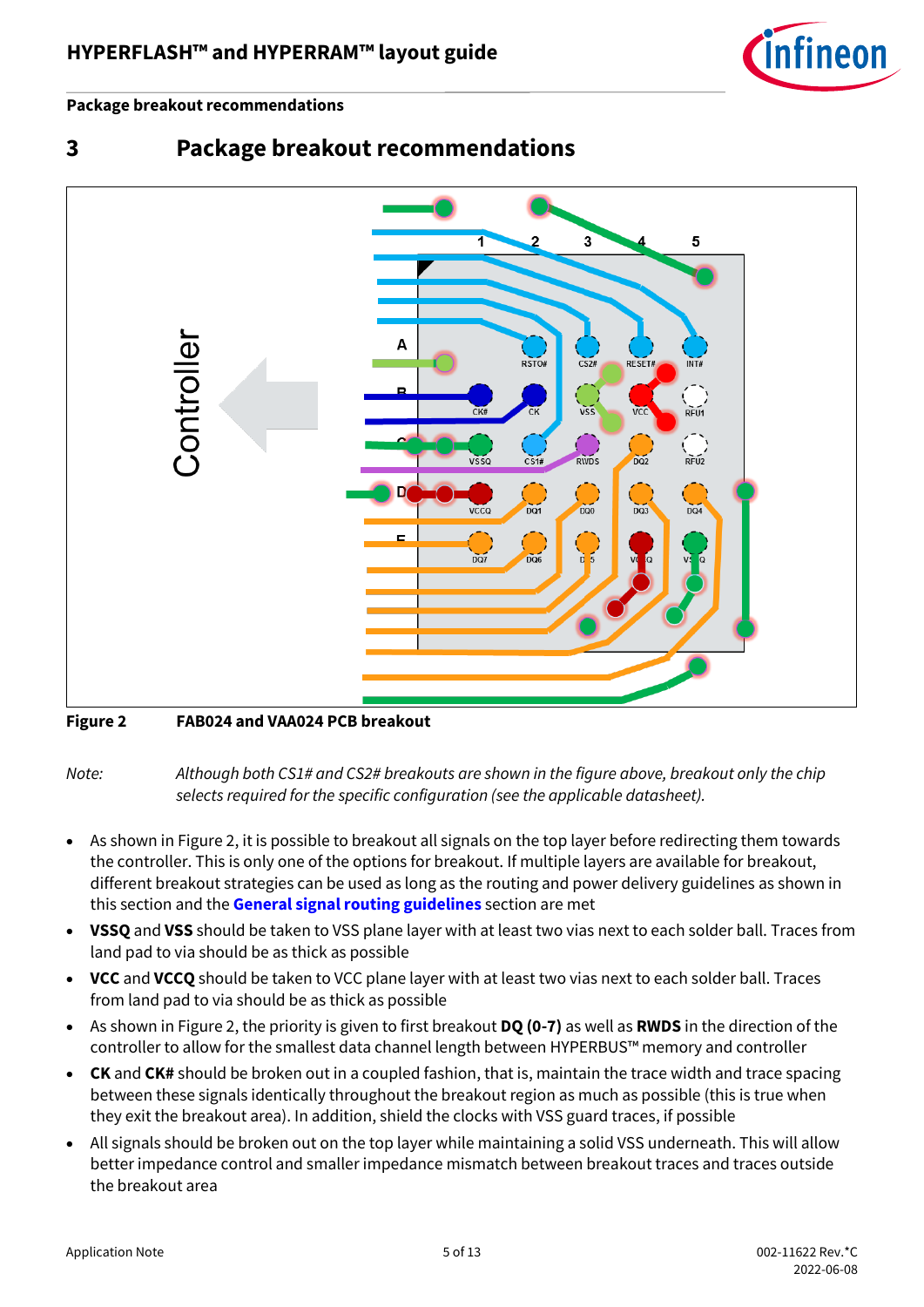

#### **Package breakout recommendations**

- The VSS guard traces shown i[n Figure 2](#page-4-1) are meant to act as an additional referencing against signals of other interfaces and must be more planar and well stitched with the VSS layer (shown as traces only for pictorial reasons)
- Within the PCB breakout region, use the following SMT recommendations:
	- − Ball-to-ball pitch: 1.00 mm
	- − Ball pad size: 0.35 mm
	- − SR opening size: 0.5 mm
- Minimum trace width and trace spacing: 4 mil or larger spacing between traces (at least 4-mil trace width: 4 mil trace spacing). Once the routing clears the breakout region, it is recommended to follow the general routing guidelines described in this section
- Whenever through-hole vias are used to move breakout traces to inner layers, the potential via coupling effect (from one signal via to another signal via) should be considered at the breakout region. Preferably, no vias should be used for DQ7[7:0] and RWDS signal routes. If they have to be used, minimize the via count and use same number of vias on all DQ[7:0] and RWDS. It is preferred to use µvias or buried vias instead of through-hole vias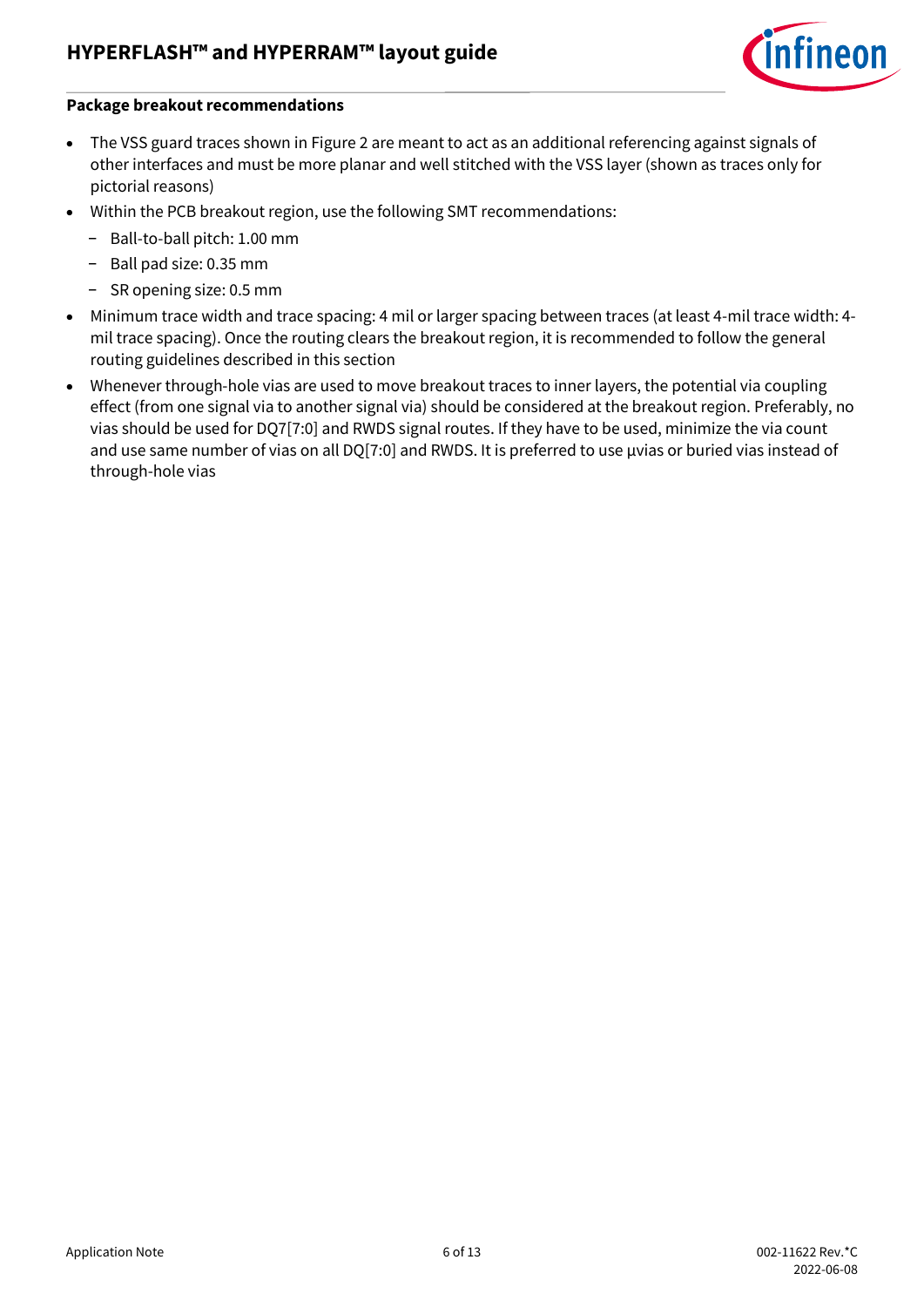

#### **General signal routing guidelines**

## <span id="page-6-0"></span>**4 General signal routing guidelines**

The following guidelines define the recommended impedance, trace width/spacing, total length limitation, and length-matching requirements to achieve optimal signal integrity and timing margins:

- The exact values of signal trace width and trace spacing should be determined based on the trace impedance requirement
- It is preferred to have a solid VSS as reference for all signal routing layers. Reference planes should avoid any gaps or voids to minimize return current discontinuity
- Isolate the ground return path of analog signals from digital noise whenever applicable
- Infineon recommends that the VSS plane should be used as the primary reference or return path for all signals. Whenever a power layer is used as the reference plane, it is important to ensure that the power layer is low-noise and there is proper stitching at the reference plane transitions to guarantee return path continuity (especially at high frequency). The power layer should only be considered as a secondary signal reference option where a solid continuous ground reference is present
- All the recommended signal routing lengths are defined from package pin (source) to package pin (destination) by considering HYPERBUS™ package length compensation
- Electrical properties of the recommended signal routing are based on dielectric material with FR4
- It is assumed that 1 inch is ~166 ps (assuming FR4 material). The signal integrity tools should be used to ensure the accuracy of this assumption
- Consider performing signal integrity simulations using Infineon-provided IBIS models to determine actual guidelines suitable for the application. The guidelines below should be used as a starting reference
- Normally, signal delay is measured between T*vm* (timing reference voltage, which is usually VCCQ/2) of the source and T*vm* of the destination. However, pay attention to the signal polarity in the datasheet to determine the edge the timing is measured at (rising or falling edge)

*Note: The routing principals and guidelines as described for x8 I/O (DQ[7:0]) devices also apply for the Extended-IO (x16) HYPERRAM™.*

## <span id="page-6-1"></span>**4.1 Microstrip versus stripline versus coplanar signal routing**

#### **Table 4 Comparison of microstrip, stripline, and coplanar signal routing**

| <b>Microstrip line</b>                                                            | <b>Stripline</b>                           | <b>Coplanar line</b>                             |
|-----------------------------------------------------------------------------------|--------------------------------------------|--------------------------------------------------|
| Suffers from dispersion and non-TEM<br>(Transverse Electrical and Magnetic) modes | Pure TEM mode                              | Suffers from dispersion and non-<br>TEM modes    |
| Easy to fabricate                                                                 | Difficult to fabricate                     | Fairly difficult to fabricate                    |
| High-density trace                                                                | Mid-density trace                          | Low-density trace                                |
| Fair for coupled-line structures                                                  | Good for coupled-line<br>structures        | Not suitable for coupled-line<br>structures      |
| Need through-holes to connect to ground                                           | Need through-holes to<br>connect to ground | No through-hole required to<br>connect to ground |

- Either microstrip or stripline signal routing is allowed as long as the continuous trace impedance of 50  $\Omega$ (±10%) is maintained through the entire routing path. Manufacturing tolerances of layer thickness, dielectric constant, and so on should be modeled in the impedance calculation
- In general, whenever through-hole vias are used on the board, they cause impedance discontinuities due to additional capacitive loading as well as possible inductive stubs at a high frequency. Any via that attaches to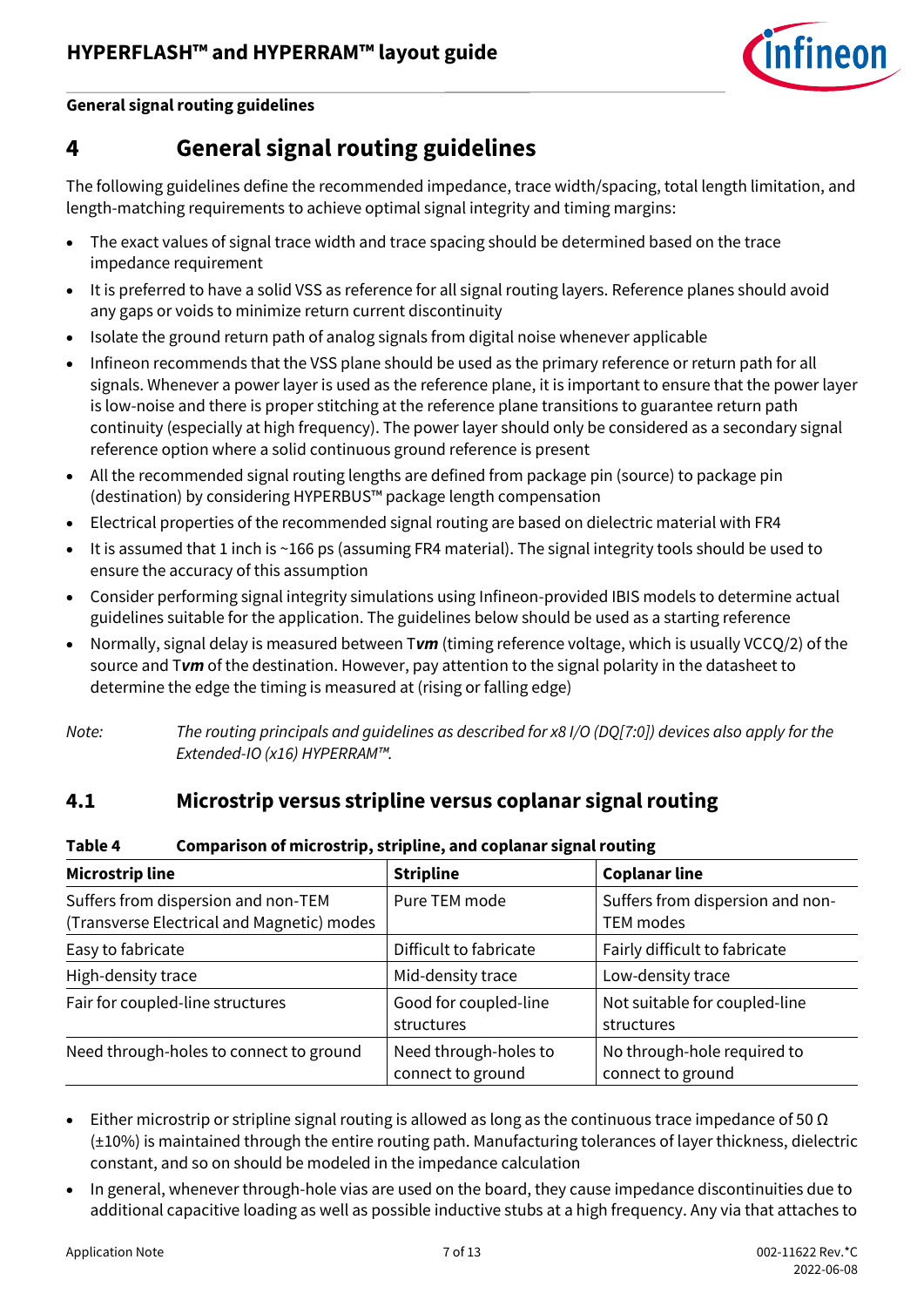

#### **General signal routing guidelines**

a trace will change the delay of that trace. It is therefore preferred to use µvias or buried vias and keep the via count at minimum

- In order to preserve a tight skew relationship, DQ[7:0] and RWDS should have the same number of vias and layer changes. This will help to ensure that the data signals along with the accompanying strobe will experience the same effective delay
- It is recommended to route DQ[7:0] and RWDS on the same signal layer
- CK and CK# should be routed in a coplanar fashion while maintaining the single-ended impedance of 50  $\Omega$ and differential impedance of 100  $\Omega$  (nominal value)

## <span id="page-7-0"></span>**4.2 Signal-routing length constraints**

## <span id="page-7-1"></span>**4.2.1 Maximum total length**

The absolute maximum total length of DQ signals (including RWDS) with respect to its reference plane is defined by the total load capacitance, which directly impacts the signal quality.

- The total load capacitance is preferred to be less than the bus load  $(C_L)$  specified in the datasheet
- Total load capacitance includes the following:
	- − Total line length capacitance (~3.3 pF/inch with FR4 assumption)
	- − Maximum package pin capacitance of the controller package
	- − Any parasitic capacitance associated with vias and so on

## <span id="page-7-2"></span>**4.2.2 Length matching**

Length matching refers to trace lengths from the HYPERBUS™ memory package pin to the signal pin of the controller and must include the effective electrical length of the vias.

<span id="page-7-3"></span>

| <b>Signal group</b>                   | <b>Length matching tolerance</b> |                |                |  |
|---------------------------------------|----------------------------------|----------------|----------------|--|
|                                       | <b>200 MHz</b>                   | <b>166 MHz</b> | <b>100 MHz</b> |  |
| CK to CK#                             | $±10$ mils                       | $±10$ mils     | $±20$ mils     |  |
| RWDS to DQ[7:0]                       | $±15$ mils                       | $±25$ mils     | $±50$ mils     |  |
| RWDS1 to DQ[15:8] <sup>1</sup>        | $±15$ mils                       | $±25$ mils     | $±50$ mils     |  |
| DQx [7:0] to DQy [7:0]                | $±30$ mils                       | $±50$ mils     | $±100$ mils    |  |
| DQx [15:8] to DQy [15:8] <sup>1</sup> |                                  |                |                |  |
| CK/CK# to DQ[7:0]                     | $±200$ mils                      | $±500$ mils    |                |  |
| CK/CK# to DQ[15:0] <sup>1</sup>       |                                  |                |                |  |
| CK/CK# to CS#                         | $±1500$ mils                     |                |                |  |
| CK/CK# to RWDS                        | $±1500$ mils                     |                |                |  |
| RESET# to RSTO# to CS#                | $±2000$ mils                     |                |                |  |

l

*Note: The length matching criteria for "RWDS to DQ[7:0]" and "DQx [7:0] to DQy [7:0]" requires RWDS length to be the mid-point of minimum and maximum length DQx [7:0] , that is, [(min DQx[7:0] )+(max DQx [7:0] )]/2.*

<sup>&</sup>lt;sup>1</sup> Extended-IO HYPERRAM™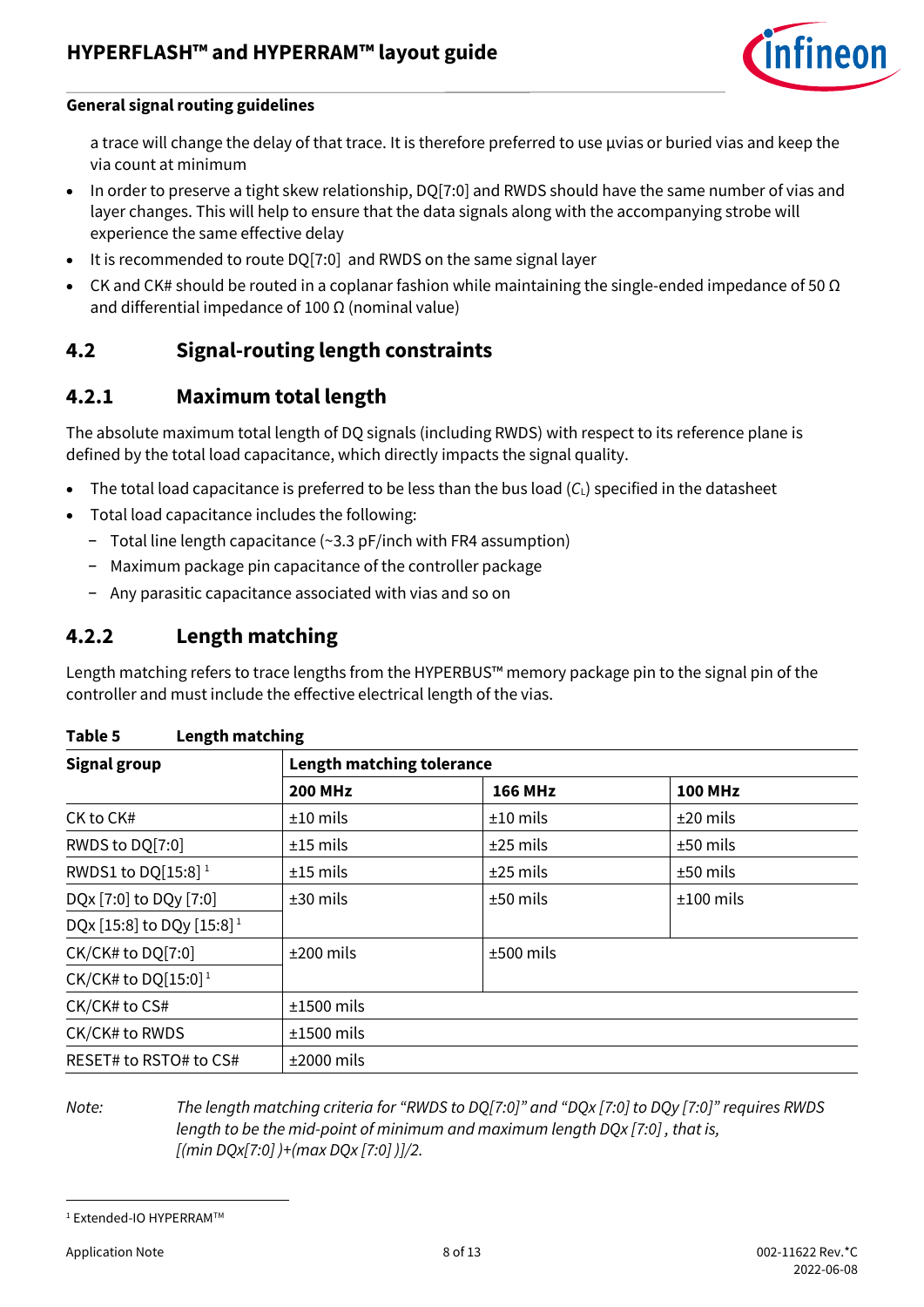

#### **General signal routing guidelines**

## <span id="page-8-0"></span>**4.2.3 Signal spacing constraints from other signals**

- CK and CK#: >2H
- $\bullet$  RWDS:  $>1H$
- DQ[7:0] and DQ[15:8] : >1.5H
- CS#, CS2#: >1.5H
- INT#, RESET, RST\_N: >1.5H
	- − where, H is the height of the dielectric between the signal and VSS (reference layer)

## <span id="page-8-1"></span>**4.2.4 Termination**

You should review the drive strength/impedance of the controller I/O for CK, CS#, RWDS, and DQ as well as transmission line routing to determine whether the series termination is required on these lines.

## <span id="page-8-2"></span>**4.2.5 PCB design consideration**

See **[AN202751](https://www.infineon.com/dgdl/Infineon-AN202751_Surface_Mount_Assembly_Recommendations_for_Infineon_FBGA_Packages-ApplicationNotes-v03_00-EN.pdf?fileId=8ac78c8c7cdc391c017d0742707d6581&utm_source=cypress&utm_medium=referral&utm_campaign=202110_globe_en_all_integration-application_note)** application note for the pad size and surface mount assembly recommendations for the Infineon FBGA packages.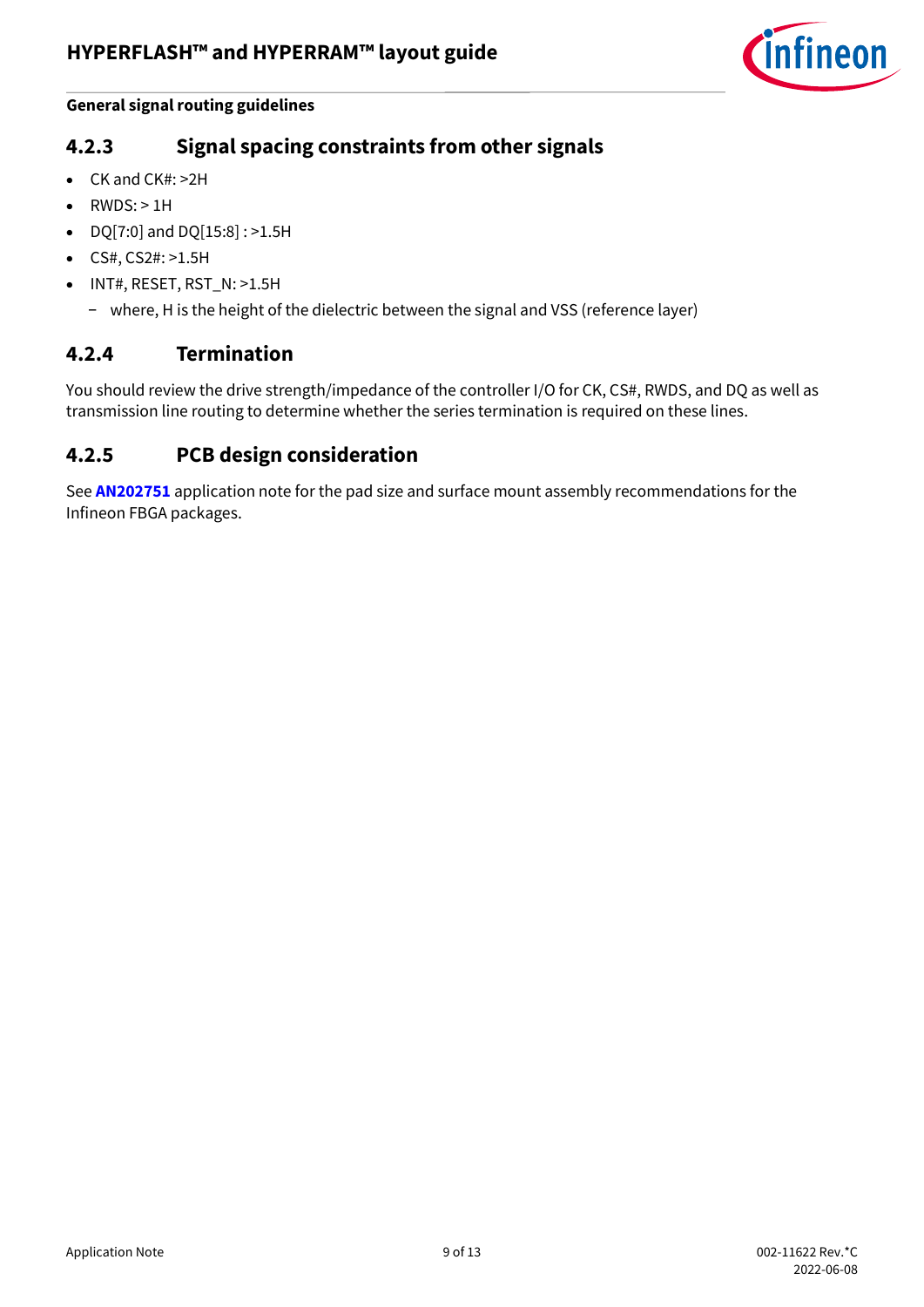

#### **Power delivery guidelines**

## <span id="page-9-0"></span>**5 Power delivery guidelines**

The following power delivery guidelines will help to ensure that there are no power issues in the system:

- Connect the VSS/VSSQ balls to a solid ground plane with its own unique via and, if possible, >1 vias. This will improve the IR drop
- Connect the VCC/VCCQ balls to a single supply plane with its own unique via and, if possible, >1 vias. This will improve the IR drop
- Isolate VCC/VCC of HYPERBUS™ from other noisy supply floods. If the supplies of HYPERBUS™ and non-HYPERBUS™ have to be co-located on the same plane layer, maintain a >40-mil gap. In addition, if possible, add shielding VSS guard traces between the planes for further isolation
- It is recommended to keep the supply trace lengths ≤400 mil and trace width ≥20 mils. This applies to HYPERBUS™ memory, MCU, as well as voltage regulator routing
- Maintain low-impedance routing (traces >20mils) from voltage regulator to HYPERBUS™ supply pins as well as from voltage regulator to controller HYPERBUS™ I/F supply pins

It is recommended to add the VCC/VSS test points as close to the HYPERBUS™ memory package as well as next to the voltage regulator. This will allow the measurement of the VCC-VSS waveform at both VRM as well as HYPERBUS™ memory package.

*Note: Follow the decoupling guidelines provided by the microcontroller and VRM vendors.*

## <span id="page-9-1"></span>**5.1 Decoupling capacitor recommendations**

- Place the following PCB decoupling capacitors as close to the HYPERBUS™ memory package as possible:
	- − At least two 1-µF 0402 ceramic capacitors
	- − At least four 0.1-µF 0402 ceramic capacitors
	- − Place one 1-µF capacitor closest to D1 (VCCQ) and another closest to E4. Similarly, two 0.1-µF capacitors closest to D1 and another two closest to E4
	- − If VCC and VCCCQ are shorted, make sure that the short is as low-impedance as possible. If the short is not low-impedance, it is recommended to add 0.1-µF and 1-uF capacitors close to the VCC pin
	- − In Extended-IO HYPERRAMTM (49-ball BGA) place one 1-µF capacitor and one 0.1-µF capacitor closest to each VCC and VCCQ pin.
- The selected capacitor should have low ESL and ESR
- VCC and VSS trace routing from the capacitor should be as wide as possible to avoid the inductive/resistive effects
- X7R or X5R capacitors are recommended with rated voltage ≥6.3 V
- Capacitor placements on either top layer or bottom layer are allowed as long as the capacitor is electrically close to the DQ routing and VCCQ/VSSQ pins (for example, do not place the capacitors at the bottom while using a thicker board)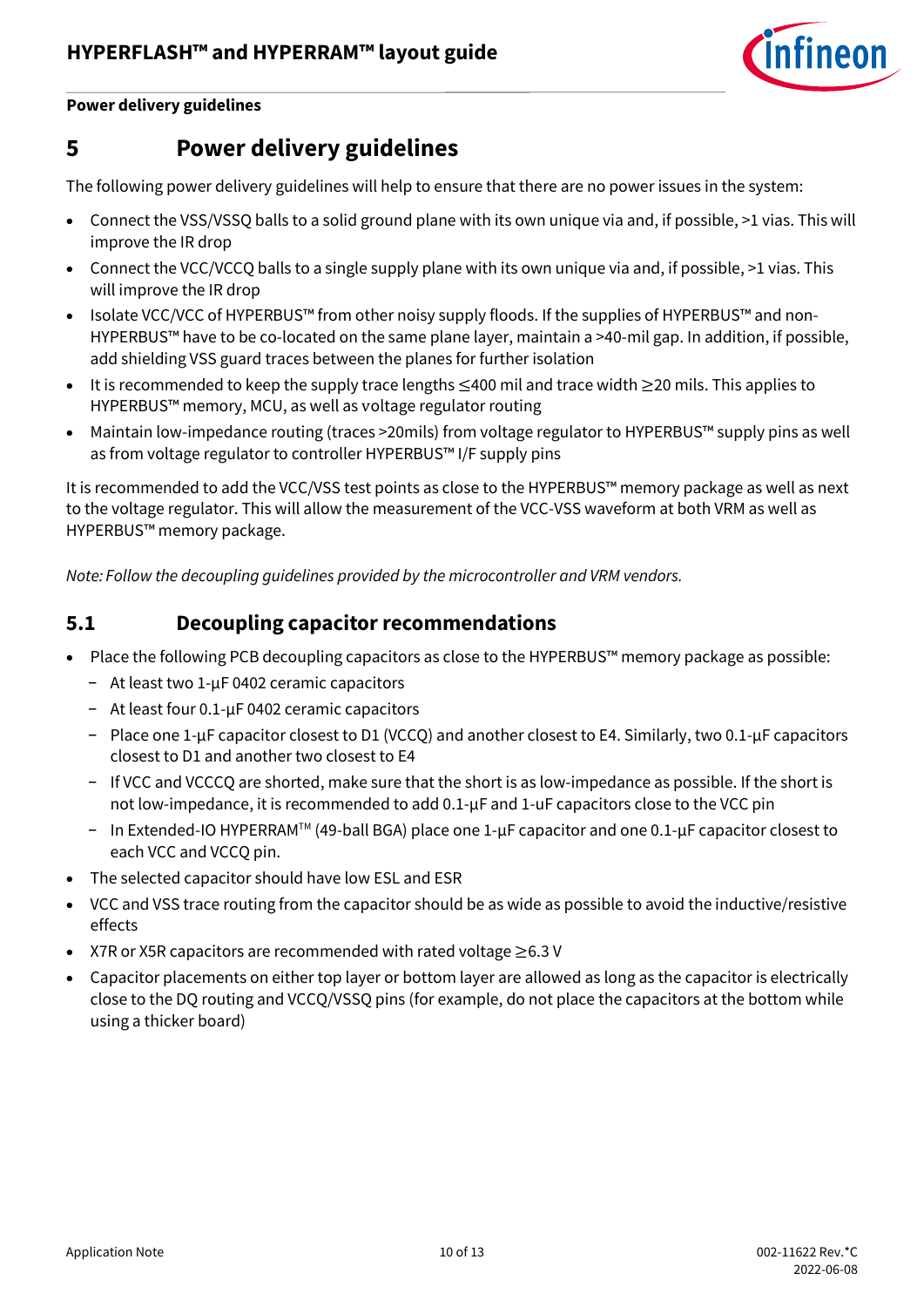

**Test points and oscilloscope measurements**

## <span id="page-10-0"></span>**6 Test points and oscilloscope measurements**

Signal quality, timing, and power delivery characterization should be performed as per the industry standards, and high-speed digital signal evaluation techniques. Some of these techniques are outlined below:

- Test points should be added as close to the controller for DQ0-7/RWDS and close to the HYPERBUS™ memory package for all signals.
- When the controller is driving, the significant signal to consider is as close to HYPERBUS™ memory as possible, and when the HYPERBUS™ memory is driving, it is vice versa.
- While creating a test pad, the stub (extra inductance and capacitance) resulting from such a pad should be minimized. If you can probe at the breakout via, it is better than creating test pad stubs. In addition, in the case of a 4-layer PCB with through-hole vias, if possible, probe the signals at the bottom of the PCB on these vias.
- While performing the scope measurements, use a 6-GHz or greater bandwidth scope and high-impedance probes. This will show the waveform transition (such as, rising and falling portion of the waveform) more accurately.
- Always measure VCC-VSS at the controller, voltage regulator, next to the connector (either side), and at the HYPERBUS™ memory. This has to be performed before making any signal measurements to ensure that the supply is not noisy. A noisy supply will impact the signal timing. In addition, these measurements establish the IR drop from regulator to controller or regulator to HYPERBUS™ memory.
- While measuring signals, it is a good idea to set the trigger on the most common switching signals, such as clock or RWDS.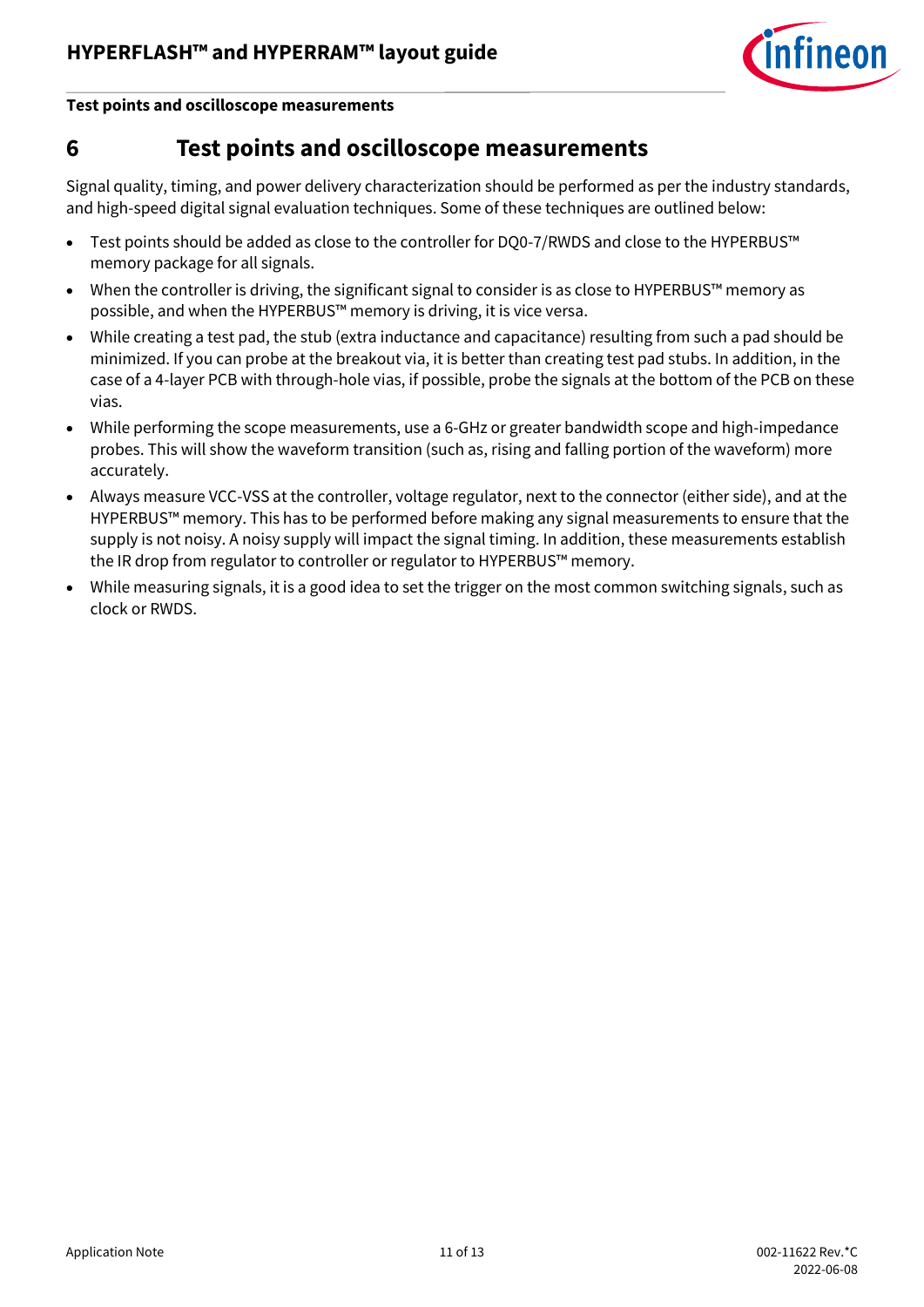

### **Revision history**

# <span id="page-11-0"></span>**Revision history**

| <b>Document</b><br>version | Date of release | <b>Description of changes</b>                                                                                                                                                                                                                                                          |
|----------------------------|-----------------|----------------------------------------------------------------------------------------------------------------------------------------------------------------------------------------------------------------------------------------------------------------------------------------|
| $***$                      | 2016-03-24      | Initial release.                                                                                                                                                                                                                                                                       |
| $*_{A}$                    | 2016-10-12      | Clarified decoupling recommendation<br>Updated template                                                                                                                                                                                                                                |
| $*_{\mathsf{B}}$           | 2017-05-19      | Changed low-impedance probes in Section 6 to high-impedance probes                                                                                                                                                                                                                     |
| ${}^{\star}C$              | 2022-06-08      | Updated to Infineon template.<br>Included high speed, high density HYPERRAM™ Gen 2 and HYPERRAM™<br>Gen 3 MPNs.<br>Added reference for HYPERRAM™ Gen 3.0 (Extended-IO, x16).<br>Added routing guidelines for 200-MHz access speed.<br>Added section 4.2.5 on PCB design consideration. |